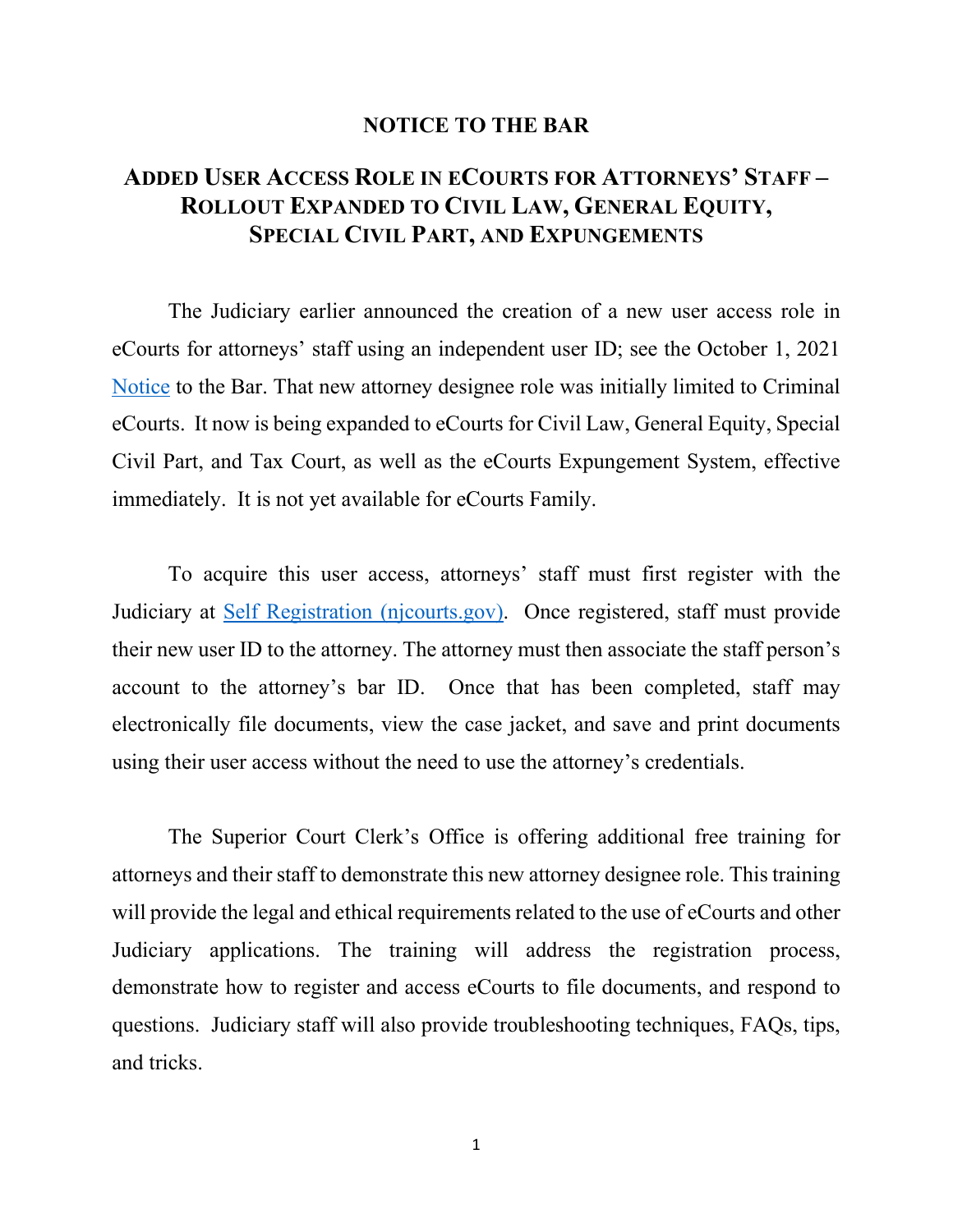The sessions will be conducted using Microsoft Teams. Attorneys and staff must request registration in advance. The scheduled training sessions are as follows:

| Tuesdays $-2:00 \text{ pm}$ to 3:00 pm        |
|-----------------------------------------------|
| March 29, 2022                                |
| https://www.surveymonkey.com/r/2FA AD 0329 PM |
|                                               |
| April 5, 2022                                 |
| https://www.surveymonkey.com/r/2FA AD 0405 PM |
|                                               |
| April 12, 2022                                |
| https://www.surveymonkey.com/r/2FA AD 0412 PM |
|                                               |
| April 19, 2022                                |
| https://www.surveymonkey.com/r/2FA AD 0419 PM |
|                                               |
| April 26, 2022                                |
| https://www.surveymonkey.com/r/2FA AD 0426 PM |

| Thursdays $-10:00$ am to $11:00$ am           |
|-----------------------------------------------|
| March 31, 2022                                |
| https://www.surveymonkey.com/r/2FA AD 0331 AM |
|                                               |
| April 7, 2022                                 |
| https://www.surveymonkey.com/r/2FA AD 0407 AM |
|                                               |
| April 14, 2022                                |
| https://www.surveymonkey.com/r/2FA AD 0414 AM |
|                                               |
| April 21, 2022                                |
| https://www.surveymonkey.com/r/2FA AD 0421 AM |
|                                               |
| April 28, 2022                                |
| https://www.surveymonkey.com/r/2FA AD 0428 AM |
|                                               |